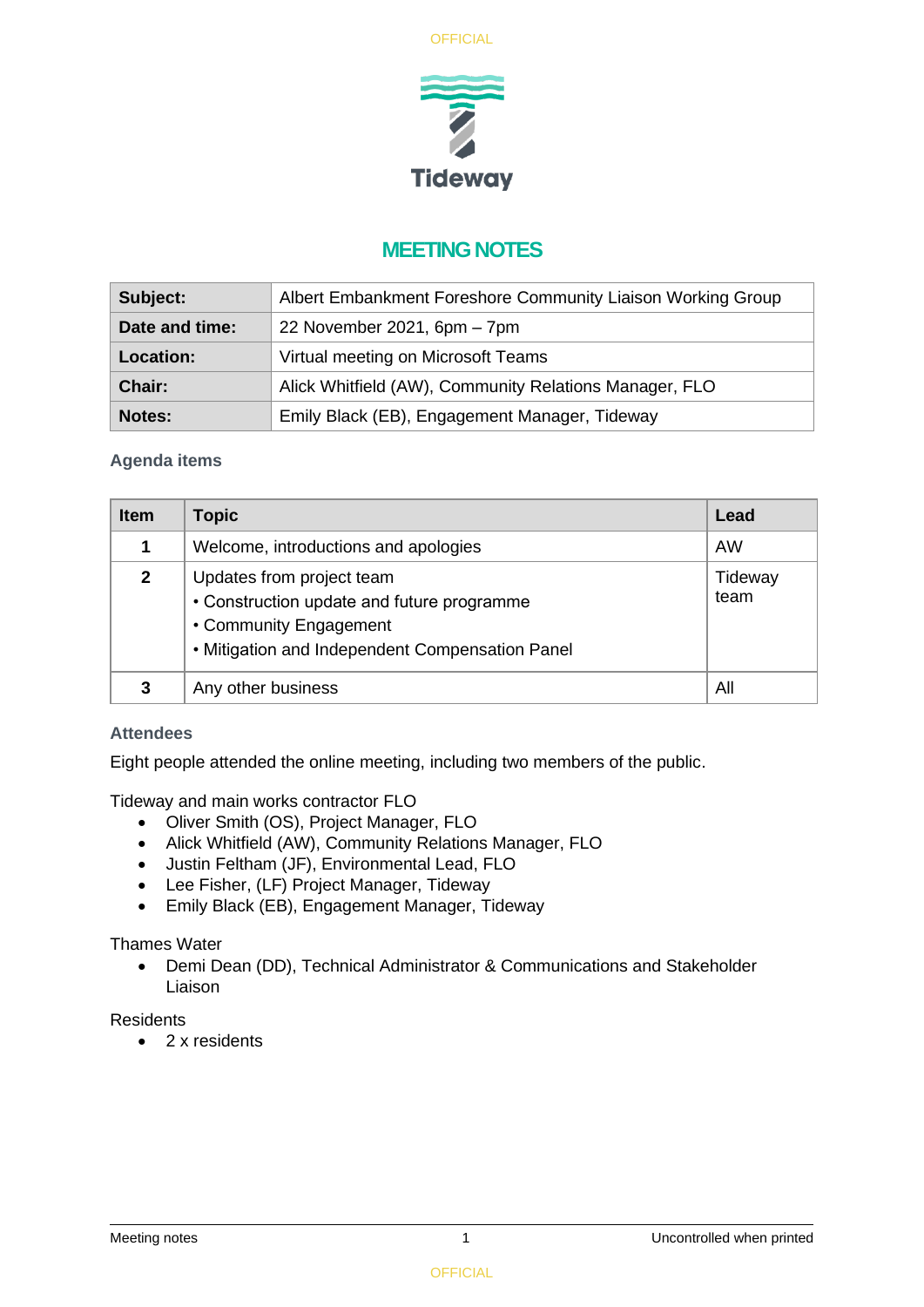|     | Item                                                                                            |                                                                                                                                                                                                                                                                |  |  |  |
|-----|-------------------------------------------------------------------------------------------------|----------------------------------------------------------------------------------------------------------------------------------------------------------------------------------------------------------------------------------------------------------------|--|--|--|
| 1.0 | Welcome, introductions and apologies                                                            |                                                                                                                                                                                                                                                                |  |  |  |
|     | made.                                                                                           | AW welcomed the attendees and ran through the agenda. Introductions were                                                                                                                                                                                       |  |  |  |
| 2.0 | Updates from the project team                                                                   |                                                                                                                                                                                                                                                                |  |  |  |
| 2.1 | <b>Construction update</b>                                                                      |                                                                                                                                                                                                                                                                |  |  |  |
|     | hours.                                                                                          | OS provided a construction update from the Albert Embankment Foreshore site<br>and provided details of the remaining timetable of work and current working<br>See presentation slides 3-8.<br>Questions received were as follows:                              |  |  |  |
|     | <b>Questions</b>                                                                                | <b>Responses by team</b>                                                                                                                                                                                                                                       |  |  |  |
|     | How deep is the shaft<br>at the Albert site?                                                    | 48m in depth                                                                                                                                                                                                                                                   |  |  |  |
|     | How does the sewer<br>work at Albert?<br>Does Cofferdam 3 flow<br>into the other<br>cofferdams? | The three cofferdams are connected underground.<br>Eventually the sewage will run underground from<br>what is now Cofferdam 3, into Cofferdam 2 and<br>then into the main tunnel at Cofferdam 1.                                                               |  |  |  |
|     | How long will<br>construction take to<br>complete at Cofferdam<br>3                             | Cofferdam 3 construction is expected to finish in<br>the early part of 2023.<br>Work to the other two cofferdams will take longer.<br>Testing / commissioning of the sewer will then take<br>place.<br>The sewer is expected to become operational in<br>2025. |  |  |  |
|     | Has all the main<br>construction work<br>finished?                                              | We still need to remove the cofferdams and extract<br>the sheet piles. This is likely to less disruptive and<br>noisy than when we installed them.                                                                                                             |  |  |  |
|     |                                                                                                 | We are also hoping that we will be able to carry out<br>the work in shorter bursts so that it will be less<br>disruptive for residents and businesses.                                                                                                         |  |  |  |
|     |                                                                                                 | Action 1 – continue to notify residents of noisy<br>work. Action ongoing.                                                                                                                                                                                      |  |  |  |
|     |                                                                                                 | <b>Action 2</b> – add resident's email to distribution list.<br>Action closed.                                                                                                                                                                                 |  |  |  |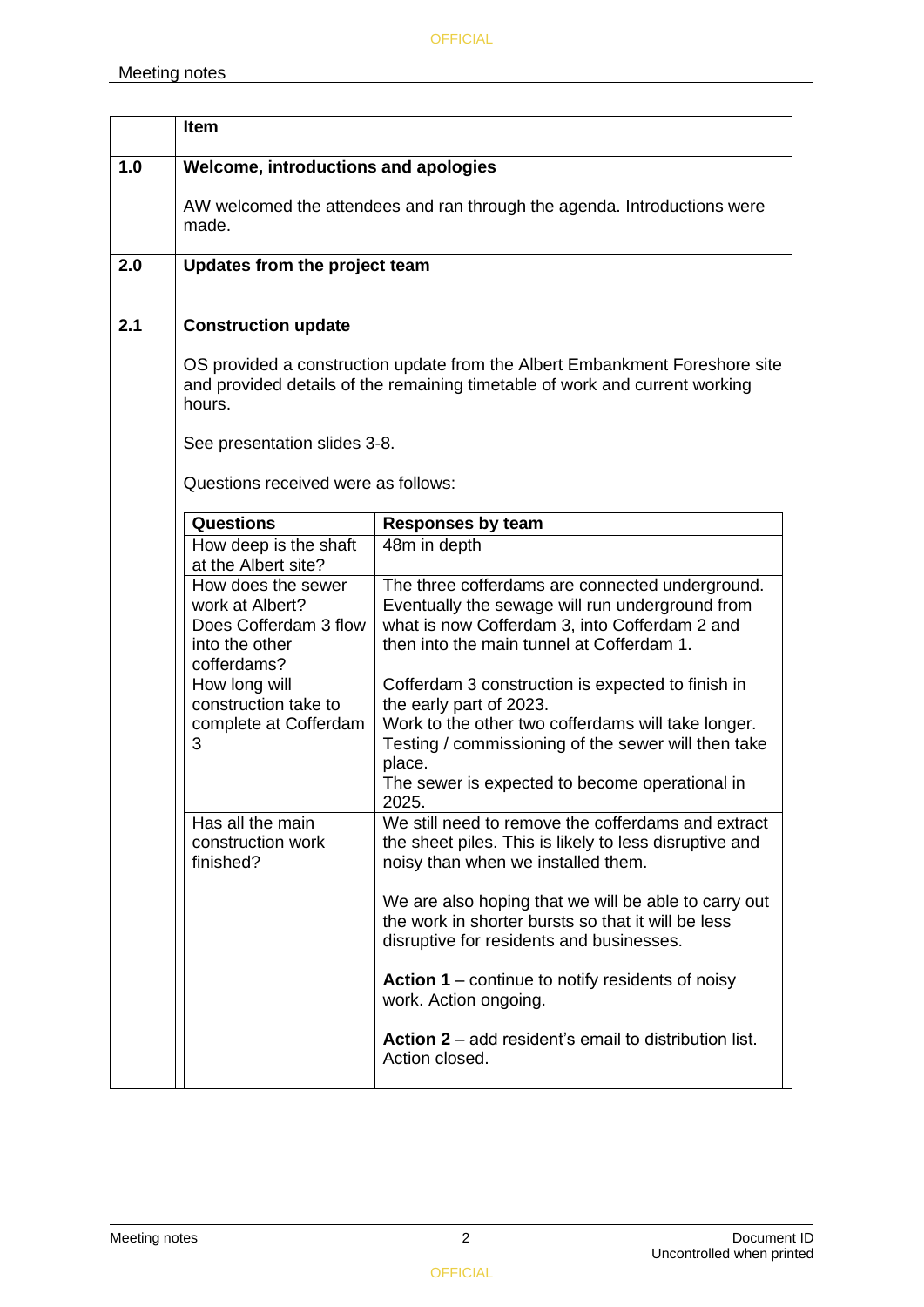|                | What will the end<br>result look like?                                                                                                                                                                                                                                                                                                                                                                                                                                                                                                                                              | There will be new areas of public realm where<br>Cofferdam 1 and 2 are currently situated. The area<br>where Cofferdam 3 is now will have intertidal<br>terraces with planting and pre-cast concrete<br>finishing.<br><b>Action 3</b> – share the computed generated images<br>of the public realm spaces which are currently<br>Cofferdam 1 and 2. Action closed (see overleaf). |  |
|----------------|-------------------------------------------------------------------------------------------------------------------------------------------------------------------------------------------------------------------------------------------------------------------------------------------------------------------------------------------------------------------------------------------------------------------------------------------------------------------------------------------------------------------------------------------------------------------------------------|-----------------------------------------------------------------------------------------------------------------------------------------------------------------------------------------------------------------------------------------------------------------------------------------------------------------------------------------------------------------------------------|--|
| 2.2            | <b>Community Engagement</b>                                                                                                                                                                                                                                                                                                                                                                                                                                                                                                                                                         |                                                                                                                                                                                                                                                                                                                                                                                   |  |
|                | AW presented slides on enquiries and complaints received in the period March<br>- November 2021 and community engagement activities recently undertaken.                                                                                                                                                                                                                                                                                                                                                                                                                            |                                                                                                                                                                                                                                                                                                                                                                                   |  |
|                | See slides 10-11.                                                                                                                                                                                                                                                                                                                                                                                                                                                                                                                                                                   |                                                                                                                                                                                                                                                                                                                                                                                   |  |
| 2.3            | Mitigation and Independent Compensation Panel<br>There is an Independent Compensation Panel, who can review applications for<br>additional noise mitigation and some properties were identified as possible<br>ones that could seek measures.<br>To make a claim, you can contact the local community team, or you can<br>download the ICP claim form from our website and email the completed form<br>to admin@tidewayicp.london. If you prefer to write you can send your<br>completed ICP claim form to Freepost TIDEWAY.<br>You can also email the chair directly in confidence |                                                                                                                                                                                                                                                                                                                                                                                   |  |
|                | at: chair@tidewayicp.london.                                                                                                                                                                                                                                                                                                                                                                                                                                                                                                                                                        |                                                                                                                                                                                                                                                                                                                                                                                   |  |
| $\overline{3}$ | Any other business?                                                                                                                                                                                                                                                                                                                                                                                                                                                                                                                                                                 |                                                                                                                                                                                                                                                                                                                                                                                   |  |
|                |                                                                                                                                                                                                                                                                                                                                                                                                                                                                                                                                                                                     | It was noted that residents miss being able to walk under Vauxhall Bridge.                                                                                                                                                                                                                                                                                                        |  |
|                | project to complete.                                                                                                                                                                                                                                                                                                                                                                                                                                                                                                                                                                | It was noted that residents are surprised by the length of time taken for the                                                                                                                                                                                                                                                                                                     |  |
|                |                                                                                                                                                                                                                                                                                                                                                                                                                                                                                                                                                                                     | AW closed the meeting and thanked residents and officers for attending.                                                                                                                                                                                                                                                                                                           |  |